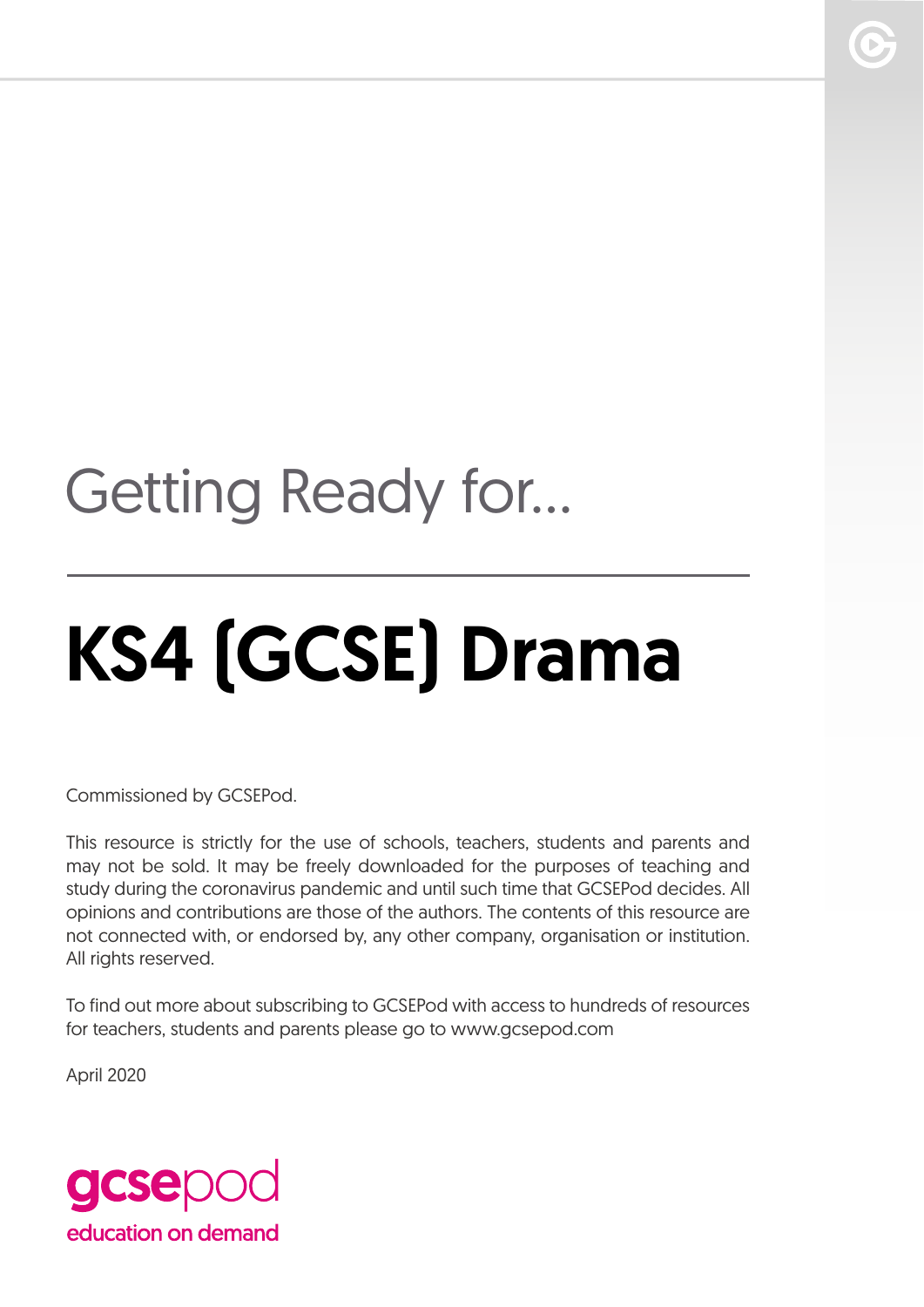### **Activities**

#### 1. Roles

Knowing who works in the theatre process is an essential part of GCSE Drama. There are lots of careers in the industry, here are some to look at first:

- Actor
- Playwright
- Lighting designer and technician
- Sound designer and technician
- Set designer, technician and stagehand
- Costume designer and maker
- Puppet designer and puppeteer
- Stage Manager
- Theatre Manager
- Front of House staff
- Choreographer

Make sure you can define their role outline as well as their responsibilities.

Create a chart, diagram or podcast to help you remember who is who.

#### 2. Set Design

Set designs can be made on the computer using programmes like PowerPoint or Sims.

Or, set models can be made by hand, which is often what the professionals do after they have done their computer design.

- Consider what you have at home to make the sets for a play of your choice, usually shoe boxes work well.
- Think about how the colours and objects you choose all have symbolic meaning – what are your choices communicating?

Top tip! Sight lines – this means consider whether the audience can actually see all parts of the stage.

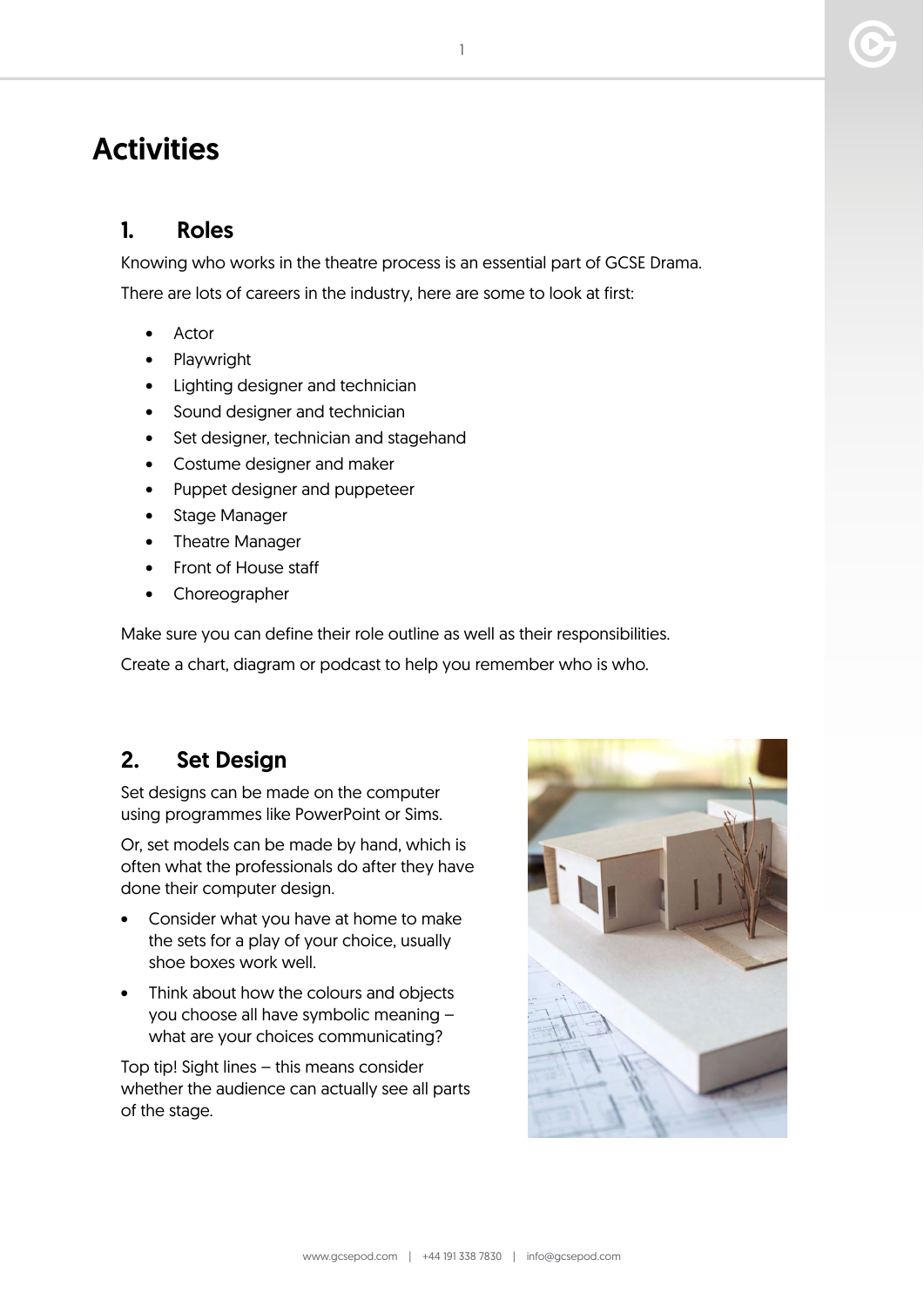#### 3. Live Theatre

Analysing and evaluating live theatre is an important part of GCSE Drama.

Have you watched any digital theatre?

- Choose a production from the National Theatre on YouTube and watch it all the way through.
- Choose one short moment to focus on and watch it again. What did you like about it? Why is it successful? What are the actors doing in that moment, can you describe it in detail?

You may choose to write down your ideas or do a podcast or vlog to record your analysis and evaluation of the production. This is known as a review.



#### 4. Spaces

Drama can be performed using different shaped stages. These are known as configurations.

- Research the following configurations and comment on their advantages and disadvantages for a performer AND for the audience:
	- a. Apron
	- b. Black box
	- c. In the round
	- d. Promenade
	- e. Proscenium arch
	- f. Site specific
	- g. Thrust
	- h. Traverse

You may wish to draw them, or create a poster or film to help you remember the different formats.

2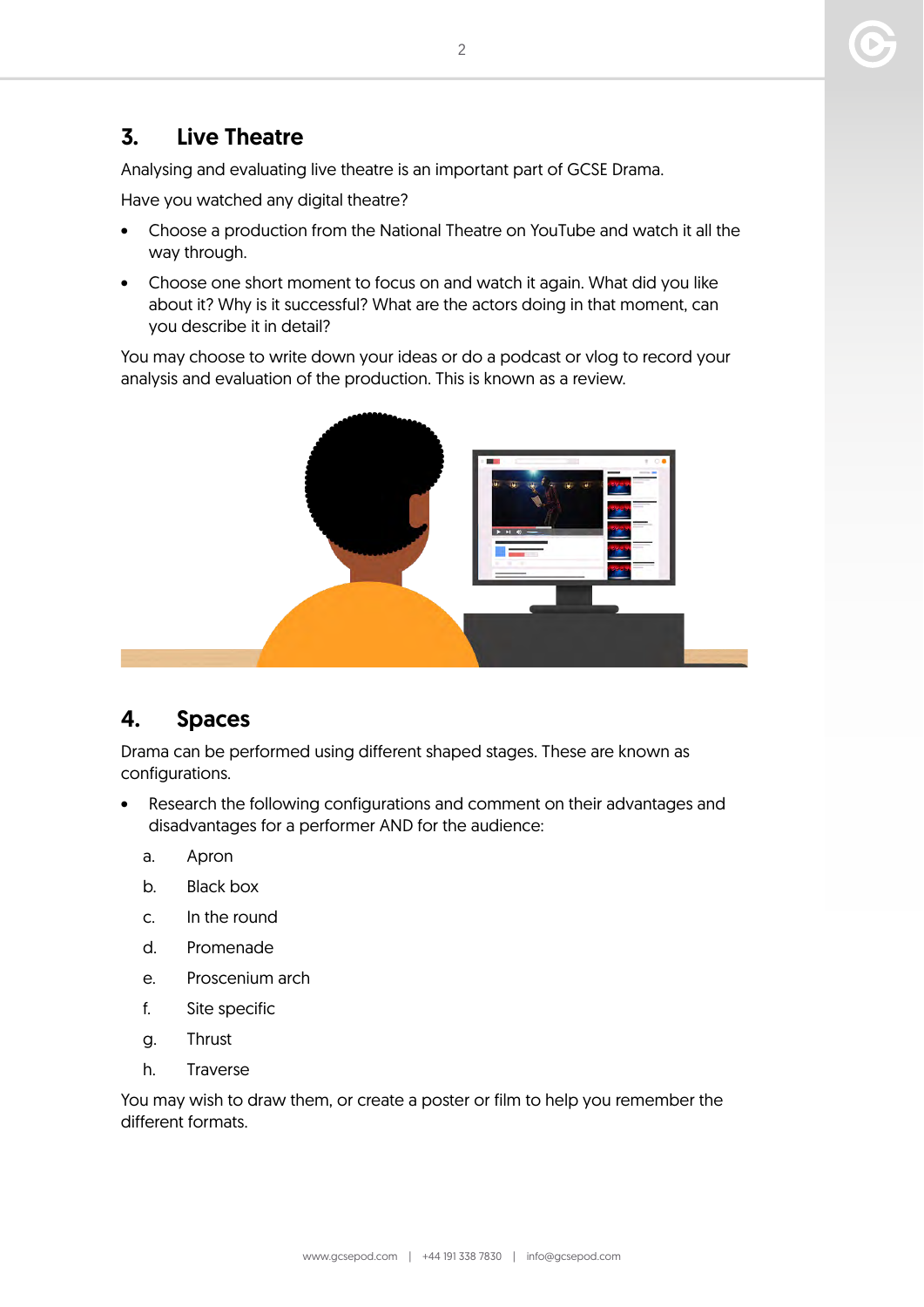#### 5. Stage Positions

Stage positions is the term for describing where on the stage a person or object is based.

These terms are crucial for directors to be able to explain their ideas, or for stagehands to know where props or set furnishings need to go.

• Draw a diagram of a simple stage and label the stage positions.

You will notice that the stage positions have abbreviations too. Here are the most common terms:

Centre Stage (CS)

Upstage (US)

Downstage (DS

Upstage right (USR) / left (USL)

Downstage right (DSR) / left (DSL)

Tip! The most common mistake is people forgetting that stage positions are from the ACTORS' view, not the audience's viewpoint.

Take it further – can you turn this into a game and test your friends or family?

#### 6. Scripted

In GCSE Drama you will perform an extract from a published play.

- Choose a short monologue, or a small extract from a book you have at home.
- Read through it and think about what is being said. Who is speaking and how do they feel?
- Try acting it out. Can you make it big and melodramatic? Now try it more controlled and natural, like you are on TV. Which style was most appropriate for your piece?
- $\bullet$  Be creative try the monologue with costume, try saying it lying upside down, or in the bath! How does the speech change as you try it different ways?
- To extend this, try writing your own monologue.



#### 7. Lighting

Stage lighting can communicate the time of day and the place but also the mood of the scene.

3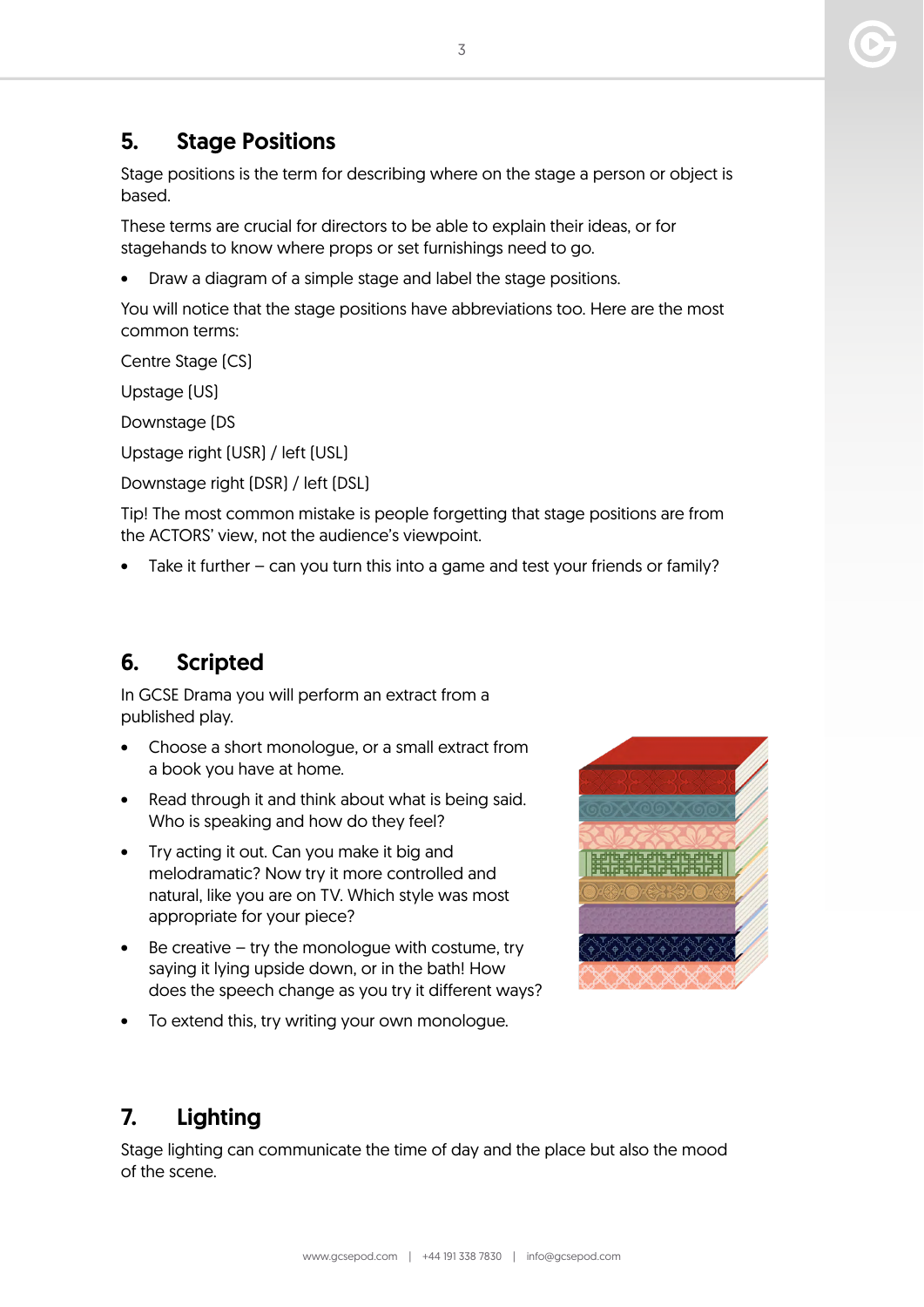- Try out your lighting ideas here: <https://scenicandlighting.com/lightlab/> (Created by Matt Kizer)
- Think about the symbolism of colour this is really important for a lighting designer.
- Consider what a designer is communicating if a stage is lit with dark red, light blue, soft yellow or warm purple.
- Research key terms such as hue, blackout, colour wheel, gobo, cross fade and focus spot.
- Consider making your own key terms quiz and test your friends. Look for a glossary of lighting terms online for support.

#### 8. Costume

Costume design also includes make up, hats, jewellery, swords and masks.

• Create your own costume design for a character of your choice. Try and choose someone who would wear quite elaborate outfits so it gives you more creative freedom.

You could hand draw your ideas, or stick material together to make a mini model, or make a full life-size outfit.

• To extend this, try using household recycling to add an eco-twist to your design – make sure it's clean though!



#### 9. Voice

- Try writing a script imagining it's a radio play. Record yourself and act as all the different characters. Focus on how your voice changes in order to communicate the different characters and emotions.
- Think about accent, pace, tone, pitch and volume. Don't underestimate the power of pauses and silences too, even on radio.
- Try out different length pauses and silences, what happens to the mood when you do? If you're interested in this, then check out Harold Pinter, a playwright famous for his use of pauses and silences.